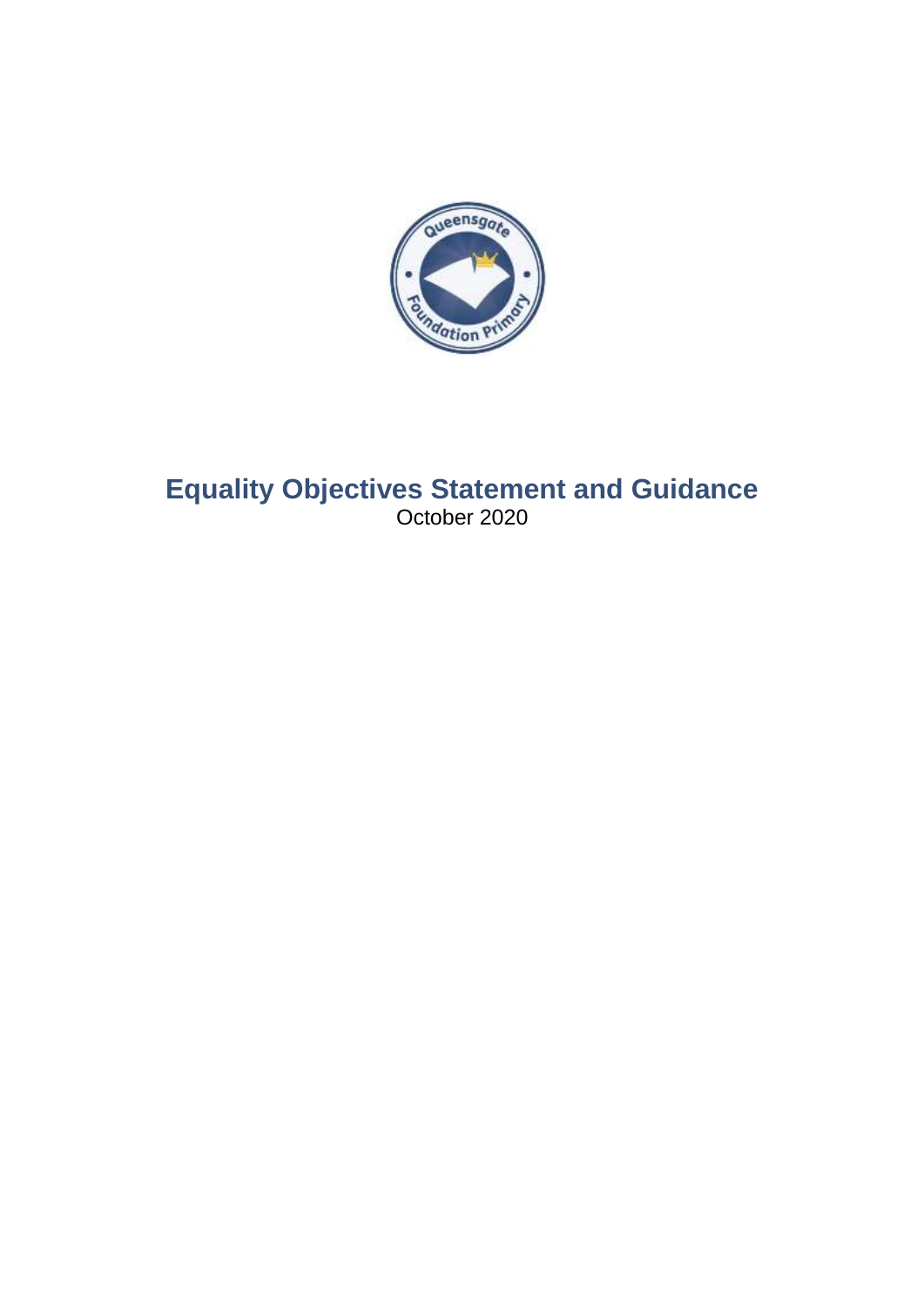Equality Objectives Statement and Guidance Queensgate Foundation Primary School

#### **Policy Review**

This statement was adopted and amended accordingly from School bus and will be reviewed in full by the Governing Body on an annual basis.

The policy was last reviewed and agreed by the Governing Body on 8<sup>th</sup> October 2020

It is due for review on October 2024 (up to 48 months from the above date).

Signature *Sillits* Head Teacher Date: 8<sup>th</sup> October 2020



Policy control

| Date | Amendments / additions | Reason |
|------|------------------------|--------|
|      |                        |        |
|      |                        |        |
|      |                        |        |
|      |                        |        |
|      |                        |        |
|      |                        |        |
|      |                        |        |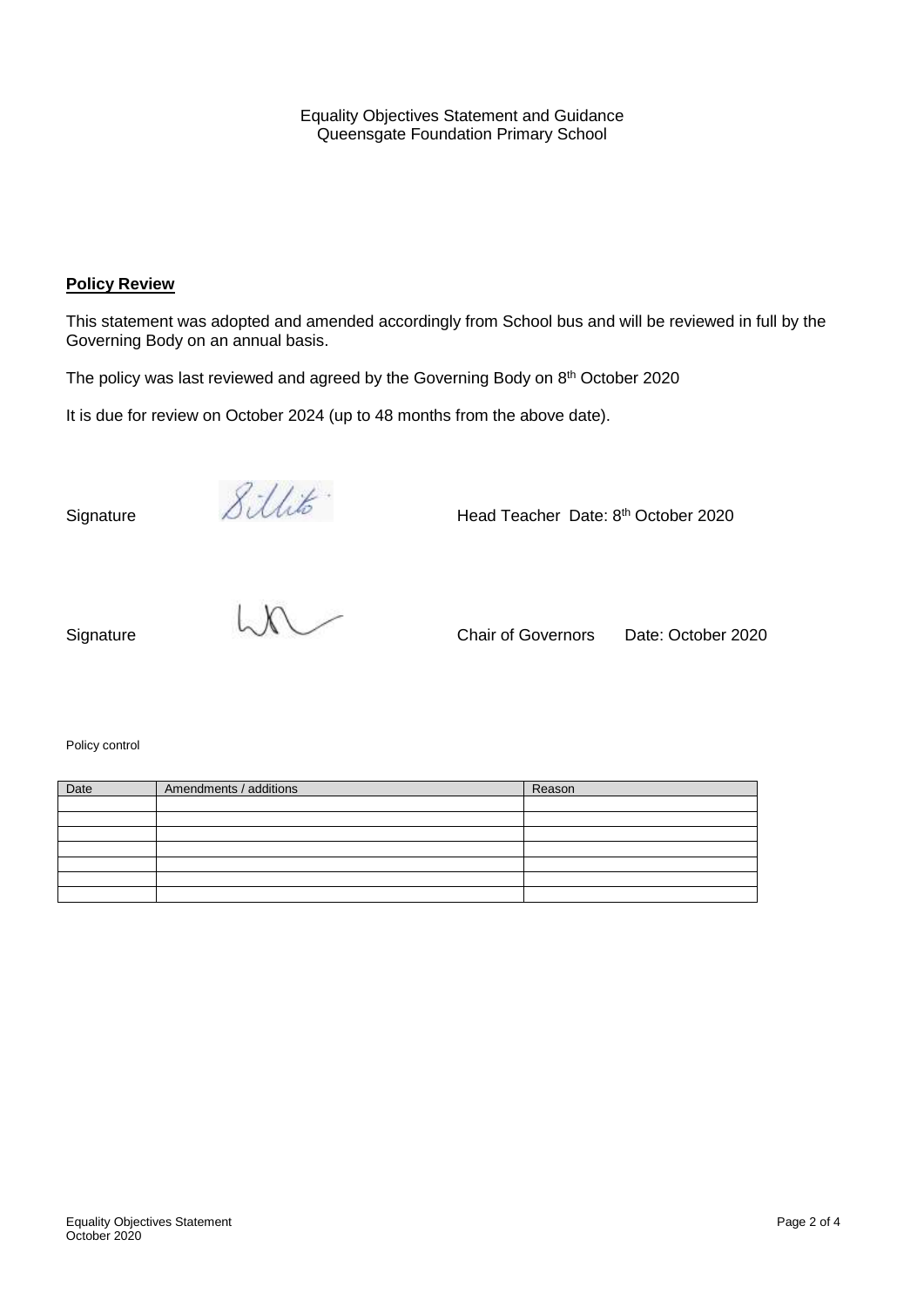# **Equality objectives statement**

In order to comply with the public sector equality duty, schools must publish their equality objectives statement. An equality objectives statement is a declaration of aims that ensures equality to all members of the school's community.

# **Opening statement**

At Queensgate Foundation Primary School we welcome our duties under the Equality Act 2010. The school's general duties, with regards to equality are:

- Eliminating discrimination
- Fostering good relationships
- Advancing equality of opportunity

We will not discriminate against, harass or victimise any pupil, prospective pupil, or other member of the school community because of their:

- Gender
- Race
- **•** Disability
- Religion or belief
- Sexual orientation
- Gender reassignment
- Pregnancy or maternity

Queensgate Foundation Primary School aims to promote pupils' spiritual, moral, social, and cultural development, with special emphasis on promoting equality, diversity and eradicating prejudicial incidents for pupils and staff. Our school is committed to not only eliminating discrimination, but also increasing understanding and appreciation for diversity.

## **Aims to eradicate discrimination**

Queensgate Foundation Primary School believes that a greater level of success from pupils and staff can be achieved by realising the uniqueness of individuals. Creating a prejudice-free environment where individuals feel confident and at ease is a commitment of the school. This environment will be achieved by:

- Being respectful
- Always treating all members of the school community fairly
- Developing an understanding of diversity and the benefits it can have
- Adopting an inclusive attitude
- Adopting an inclusive curriculum that is accessible to all
- Encouraging compassion and open-mindedness

We are committed to having a balanced and fair curriculum. We believe that our pupils should be exposed to ideas and concepts that may challenge their understanding to help ensure that pupils learn to become more accepting and inclusive of others. Challenging and controversial concepts will be delivered in a way that prevents discrimination, and instead promotes inclusive attitudes. We will also respect the right of parents to withdraw their children from classes which pose conflicts to their own beliefs.

## **Dealing with prejudice**

Queensgate Foundation Primary School does not tolerate any form of prejudice-related incident. Whether direct or indirect, we treat discrimination against all members of our school with the utmost severity. When an incident is reported, through a thorough reporting procedure, our school is devoted to ensuring appropriate action is taken and a resolution is put into place which is both fair and firm.

At Queensgate Foundation Primary School, our pupils are taught to be:

- Understanding of others
- **Equality Objectives Statement Page 3 of 4 Page 3 of 4 Page 3 of 4** Celebratory of cultural diversity